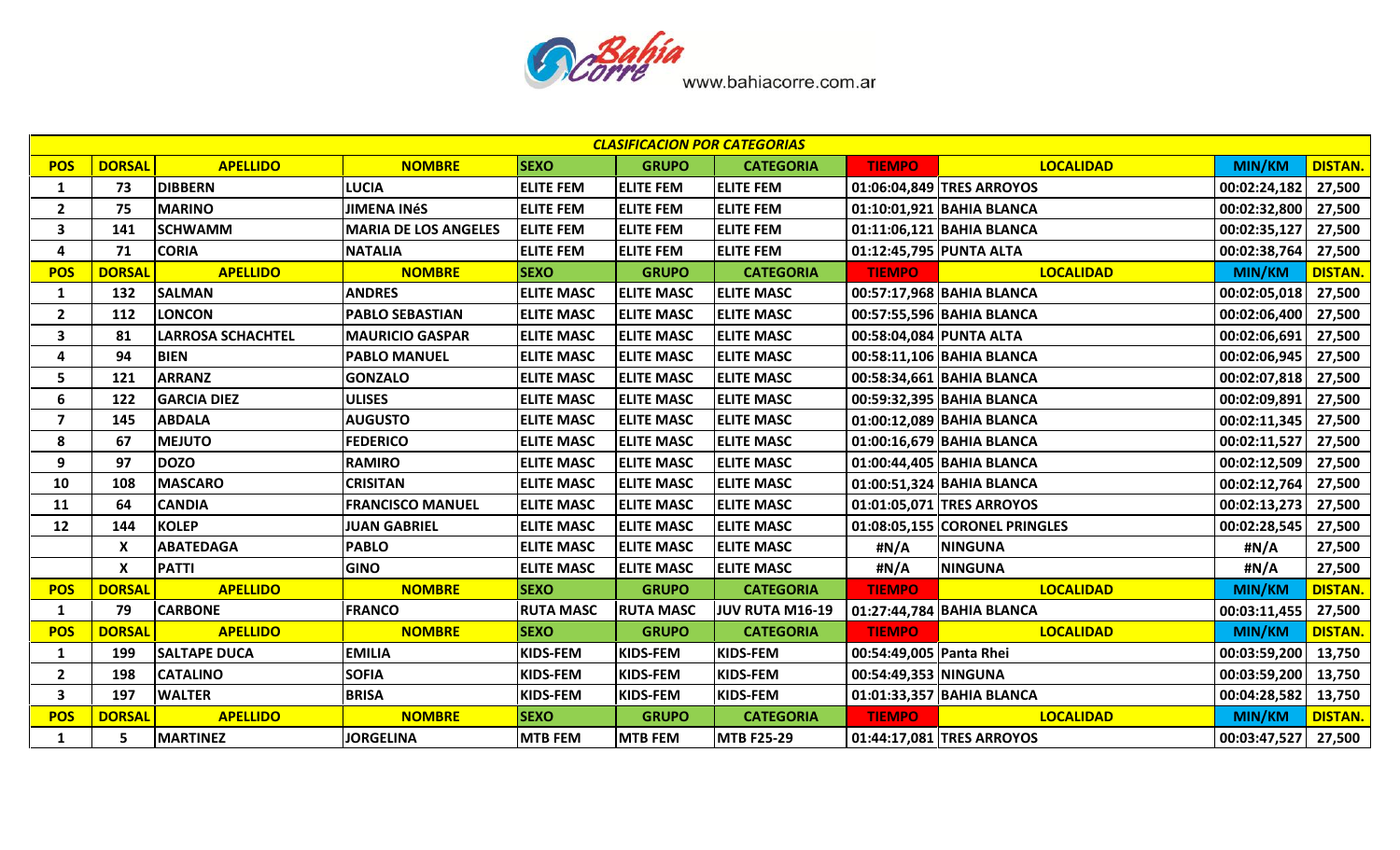

| <b>POS</b>              | <b>DORSAL</b>  | <b>APELLIDO</b>          | <b>NOMBRE</b>            | <b>SEXO</b>    | <b>GRUPO</b>   | <b>CATEGORIA</b>  | <b>TIEMPO</b>            | <b>LOCALIDAD</b>                   | <b>MIN/KM</b> | <b>DISTAN.</b> |
|-------------------------|----------------|--------------------------|--------------------------|----------------|----------------|-------------------|--------------------------|------------------------------------|---------------|----------------|
| 1                       | 36             | <b>MARTINEZ</b>          | <b>FERNANDA</b>          | <b>MTB FEM</b> | <b>MTB FEM</b> | <b>MTB F30-34</b> |                          | 01:17:39,602 TRES ARROYOS          | 00:02:49,455  | 27,500         |
| $\overline{2}$          | 12             | <b>PANDOLFO</b>          | <b>ESTEFANIA</b>         | <b>MTB FEM</b> | <b>MTB FEM</b> | <b>MTB F30-34</b> |                          | 01:22:56,214 TRES ARROYOS          | 00:03:00,945  | 27,500         |
| 3                       | 103            | <b>SORIA</b>             | <b>MARIANGELES</b>       | <b>MTB FEM</b> | <b>MTB FEM</b> | <b>MTB F30-34</b> |                          | 01:23:51,304 BAHIA BLANCA          | 00:03:02,945  | 27,500         |
| 4                       | 6              | <b>GARCIA</b>            | <b>FLORENCÍA</b>         | <b>MTB FEM</b> | <b>MTB FEM</b> | <b>MTB F30-34</b> |                          | 01:24:53,005 TRES ARROYOS          | 00:03:05,200  | 27,500         |
| 5                       | 38             | <b>VIDAL</b>             | YESICA ELIZABETH         | <b>MTB FEM</b> | <b>MTB FEM</b> | <b>MTB F30-34</b> |                          | 01:25:25,224 TRES ARROYOS          | 00:03:06,364  | 27,500         |
| 6                       | $\overline{ }$ | <b>ABAD</b>              | <b>MELISA</b>            | <b>MTB FEM</b> | <b>MTB FEM</b> | <b>MTB F30-34</b> |                          | 01:25:53,740 TRES ARROYOS          | 00:03:07,418  | 27,500         |
| $\overline{\mathbf{z}}$ | 8              | <b>ARIAS</b>             | <b>MARIANELLA</b>        | <b>MTB FEM</b> | <b>MTB FEM</b> | <b>MTB F30-34</b> |                          | 01:32:16,013 TRES ARROYOS          | 00:03:21,309  | 27,500         |
| 8                       | 114            | <b>JUAREZ</b>            | <b>MARIA BELEN</b>       | <b>MTB FEM</b> | <b>MTB FEM</b> | <b>MTB F30-34</b> |                          | 01:46:02,978 BAHIA BLANCA          | 00:03:51,382  | 27,500         |
| 9                       | 4              | <b>ALVAREZ</b>           | <b>VICTORIA</b>          | <b>MTB FEM</b> | <b>MTB FEM</b> | <b>MTB F30-34</b> |                          | 01:46:50,340 TRES ARROYOS          | 00:03:53,091  | 27,500         |
|                         | X              | <b>BECCHIO</b>           | <b>MARIA BELEN</b>       | <b>MTB FEM</b> | <b>MTB FEM</b> | <b>MTB F30-34</b> | #N/A                     | <b>ENERGIA FUNCIONAL - RUNNING</b> | #N/A          | 27,500         |
| <b>POS</b>              | <b>DORSAL</b>  | <b>APELLIDO</b>          | <b>NOMBRE</b>            | <b>SEXO</b>    | <b>GRUPO</b>   | <b>CATEGORIA</b>  | <b>TIEMPO</b>            | <b>LOCALIDAD</b>                   | <b>MIN/KM</b> | <b>DISTAN.</b> |
| 1                       | 41             | <b>GOMEZ</b>             | <b>MONICA VANESA</b>     | <b>MTB FEM</b> | <b>MTB FEM</b> | <b>MTB F35-39</b> |                          | 01:27:55,848 BAHIA BLANCA          | 00:03:11,855  | 27,500         |
| $\overline{2}$          | 119            | <b>FERNANDEZ</b>         | <b>MARIA LUJAN</b>       | <b>MTB FEM</b> | <b>MTB FEM</b> | <b>MTB F35-39</b> | 01:34:22,569 FELIPE SOLA |                                    | 00:03:25,927  | 27,500         |
| 3                       | 3              | <b>SAIA</b>              | <b>CONSTANZA</b>         | <b>MTB FEM</b> | <b>MTB FEM</b> | <b>MTB F35-39</b> |                          | 01:39:47,343 BAHIA BLANCA          | 00:03:37,709  | 27,500         |
|                         |                |                          |                          |                |                |                   |                          |                                    |               |                |
| <b>POS</b>              | <b>DORSAL</b>  | <b>APELLIDO</b>          | <b>NOMBRE</b>            | <b>SEXO</b>    | <b>GRUPO</b>   | <b>CATEGORIA</b>  | <b>TIEMPO</b>            | <b>LOCALIDAD</b>                   | <b>MIN/KM</b> | <b>DISTAN.</b> |
| 1                       | 11             | <b>PUCCI</b>             | <b>MARIA LAURA</b>       | <b>MTB FEM</b> | <b>MTB FEM</b> | <b>MTB F40-44</b> |                          | 01:26:14,602 TRES ARROYOS          | 00:03:08,182  | 27,500         |
| $\overline{2}$          | 25             | <b>ESCUDERO</b>          | <b>CAROLINA</b>          | <b>MTB FEM</b> | <b>MTB FEM</b> | <b>MTB F40-44</b> |                          | 01:26:37,266 TRES ARROYOS          | 00:03:08,982  | 27,500         |
| 3                       | 104            | <b>PREGIGUEIRO</b>       | <b>CRISTINA</b>          | <b>MTB FEM</b> | <b>MTB FEM</b> | <b>MTB F40-44</b> |                          | 01:26:47,834 BAHIA BLANCA          | 00:03:09,382  | 27,500         |
| 4                       | 27             | <b>JORNET</b>            | <b>LUCRECIA</b>          | <b>MTB FEM</b> | <b>MTB FEM</b> | <b>MTB F40-44</b> |                          | 01:29:10,115 BAHIA BLANCA          | 00:03:14,545  | 27,500         |
| 5                       | 86             | <b>RODRÍGUEZ FABIANI</b> | <b>JORGELINA SOLEDAD</b> | <b>MTB FEM</b> | <b>MTB FEM</b> | <b>MTB F40-44</b> |                          | 01:43:05,796 BAHIA BLANCA          | 00:03:44,945  | 27,500         |
|                         | $\mathsf{x}$   | <b>BASUALDO</b>          | <b>ROMINA</b>            | <b>MTB FEM</b> | <b>MTB FEM</b> | <b>MTB F40-44</b> | #N/A                     | <b>NINGUNA</b>                     | #N/A          | 27,500         |
|                         | X              | <b>TELLECHEA</b>         | <b>MARIA LAURA</b>       | <b>MTB FEM</b> | <b>MTB FEM</b> | <b>MTB F40-44</b> | #N/A                     | <b>Panta Rhei</b>                  | #N/A          | 27,500         |
| <b>POS</b>              | <b>DORSAL</b>  | <b>APELLIDO</b>          | <b>NOMBRE</b>            | <b>SEXO</b>    | <b>GRUPO</b>   | <b>CATEGORIA</b>  | <b>TIEMPO</b>            | <b>LOCALIDAD</b>                   | MIN/KM        | <b>DISTAN.</b> |
| 1                       | 84             | <b>NANCURPAY</b>         | <b>CLAUDIA</b>           | <b>MTB FEM</b> | <b>MTB FEM</b> | <b>MTB F45-49</b> |                          | 01:25:49,695 GENERAL ROCA          | 00:03:07,273  | 27,500         |
| $\overline{2}$          | 55             | <b>BENAVIDEZ</b>         | <b>FABIANA NOEMI</b>     | <b>MTB FEM</b> | <b>MTB FEM</b> | <b>MTB F45-49</b> |                          | 01:42:22,296 TRES ARROYOS          | 00:03:43,345  | 27,500         |
|                         | X              | <b>DI RUSSO</b>          | <b>ITATI</b>             | <b>MTB FEM</b> | <b>MTB FEM</b> | <b>MTB F45-49</b> | #N/A                     | <b>RUNNING POSITIVO GYM</b>        | #N/A          | 27,500         |
| <b>POS</b>              | <b>DORSAL</b>  | <b>APELLIDO</b>          | <b>NOMBRE</b>            | <b>SEXO</b>    | <b>GRUPO</b>   | <b>CATEGORIA</b>  | <b>TIEMPO</b>            | <b>LOCALIDAD</b>                   | <b>MIN/KM</b> | <b>DISTAN.</b> |
| 1                       | 24             | <b>PIERES</b>            | <b>LIDIA BEATRIZ</b>     | <b>MTB FEM</b> | <b>MTB FEM</b> | <b>MTB F50-54</b> |                          | 01:31:30,554 BAHIA BLANCA          | 00:03:19,673  | 27,500         |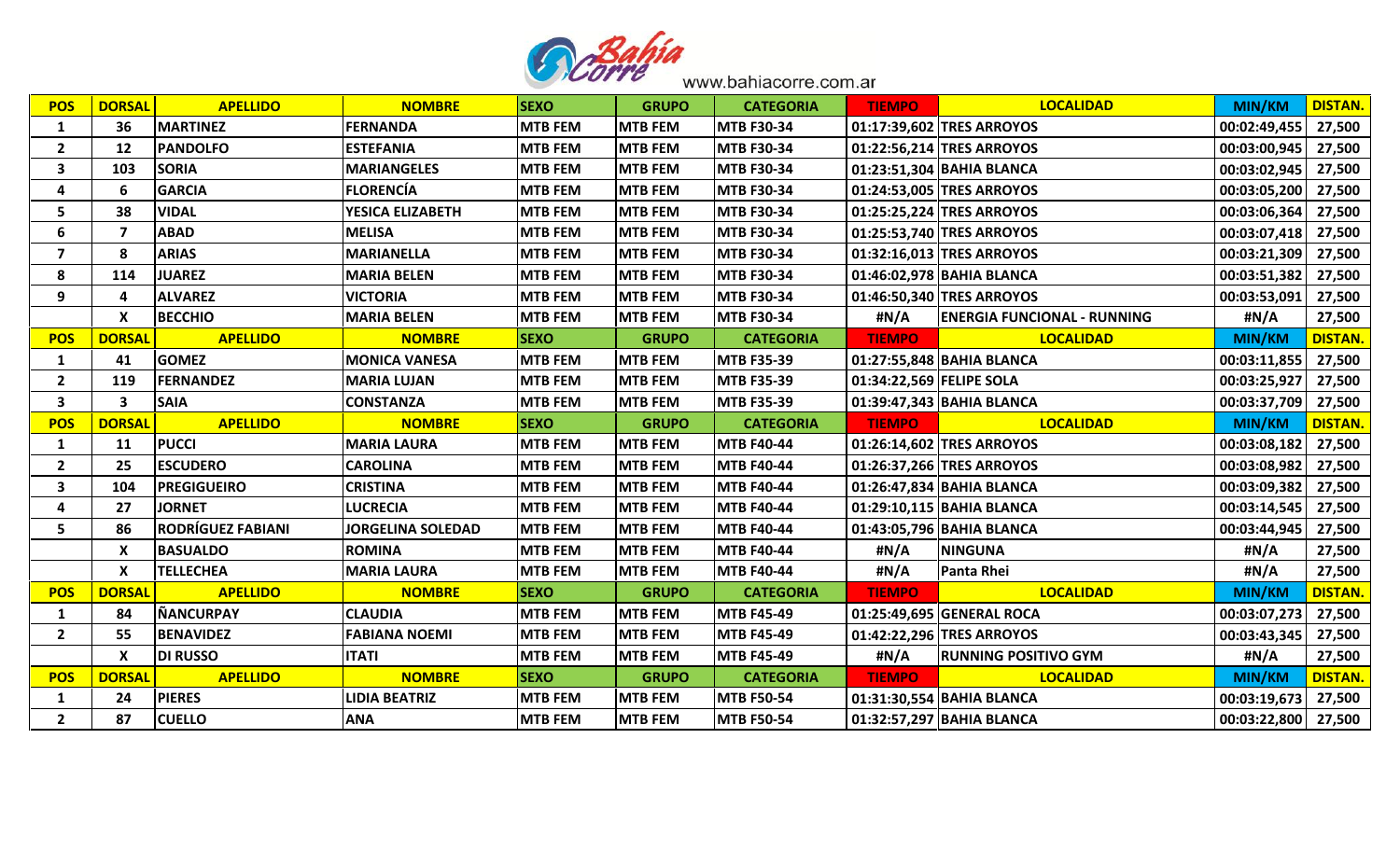

| <b>POS</b>              | <b>DORSAL</b> | <b>APELLIDO</b>        | <b>NOMBRE</b>         | <b>SEXO</b>     | <b>GRUPO</b>    | <b>CATEGORIA</b>  | <b>TIEMPO</b>           | <b>LOCALIDAD</b>                 | <b>MIN/KM</b>         | <b>DISTAN.</b> |
|-------------------------|---------------|------------------------|-----------------------|-----------------|-----------------|-------------------|-------------------------|----------------------------------|-----------------------|----------------|
| 1                       | 15            | <b>FANEGA</b>          | <b>CELIA</b>          | <b>MTB FEM</b>  | <b>MTB FEM</b>  | <b>MTB F55-59</b> |                         | 01:49:50,604 TRES ARROYOS        | 00:03:59,673          | 27,500         |
|                         | X             | <b>IACARUSO</b>        | MIRTA                 | <b>MTB FEM</b>  | <b>MTB FEM</b>  | <b>MTB F55-59</b> | #N/A                    | <b>NINGUNA</b>                   | #N/A                  | 27,500         |
|                         | X             | <b>SCHENA</b>          | <b>DANIELA</b>        | <b>MTB FEM</b>  | <b>MTB FEM</b>  | <b>MTB F55-59</b> | #N/A                    | <b>NINGUNA</b>                   | #N/A                  | 27,500         |
| <b>POS</b>              | <b>DORSAI</b> | <b>APELLIDO</b>        | <b>NOMBRE</b>         | <b>SEXO</b>     | <b>GRUPO</b>    | <b>CATEGORIA</b>  | <b>TIEMPO</b>           | <b>LOCALIDAD</b>                 | MIN/KM                | <b>DISTAN.</b> |
| 1                       | 96            | <b>BAIZ</b>            | <b>BIBIANA</b>        | <b>MTB FEM</b>  | <b>MTB FEM</b>  | <b>MTB F60-64</b> |                         | 01:17:21,378 GENERAL ACHA        | 00:02:48,764          | 27,500         |
| <b>POS</b>              | <b>DORSAL</b> | <b>APELLIDO</b>        | <b>NOMBRE</b>         | <b>SEXO</b>     | <b>GRUPO</b>    | <b>CATEGORIA</b>  | <b>TIEMPO</b>           | <b>LOCALIDAD</b>                 | <b>MIN/KM</b>         | <b>DISTAN.</b> |
| 1                       | 82            | <b>MUÑECAS</b>         | <b>TOMAS ELOY</b>     | <b>MTB MASC</b> | <b>MTB MASC</b> | <b>MTB M20-24</b> |                         | 01:04:12,397 GENERAL ROCA        | 00:02:20,073          | 27,500         |
| $\overline{2}$          | 35            | <b>ULLOA</b>           | <b>MATIAS</b>         | <b>MTB MASC</b> | <b>MTB MASC</b> | <b>MTB M20-24</b> |                         | 01:11:17,000 BAHIA BLANCA        | 00:02:35,527          | 27,500         |
| <b>POS</b>              | <b>DORSAL</b> | <b>APELLIDO</b>        | <b>NOMBRE</b>         | <b>SEXO</b>     | <b>GRUPO</b>    | <b>CATEGORIA</b>  | <b>TIEMPO</b>           | <b>LOCALIDAD</b>                 | MIN/KM                | <b>DISTAN.</b> |
| 1                       | 31            | <b>HOURTICOLOU</b>     | <b>JULIAN</b>         | <b>MTB MASC</b> | <b>MTB MASC</b> | <b>MTB M25-29</b> |                         | 01:08:48,939 CORONEL PRINGLES    | 00:02:30,145          | 27,500         |
| $\overline{2}$          | 95            | <b>CAMPAGNA</b>        | <b>JUAN IGNACIO</b>   | <b>MTB MASC</b> | <b>MTB MASC</b> | <b>MTB M25-29</b> |                         | 01:18:59,374 BAHIA BLANCA        | 00:02:52,327   27,500 |                |
| <b>POS</b>              | <b>DORSAI</b> | <b>APELLIDO</b>        | <b>NOMBRE</b>         | <b>SEXO</b>     | <b>GRUPO</b>    | <b>CATEGORIA</b>  | <b>TIEMPO</b>           | <b>LOCALIDAD</b>                 | <b>MIN/KM</b>         | <b>DISTAN.</b> |
| 1                       | 126           | <b>AZCARATE</b>        | <b>ALEJANDRO</b>      | <b>MTB MASC</b> | <b>MTB MASC</b> | <b>MTB M30-34</b> |                         | 01:08:52,130 BAHIA BLANCA        | 00:02:30,255          | 27,500         |
| $\overline{2}$          | 37            | <b>LEIVA</b>           | <b>BRUNO</b>          | <b>MTB MASC</b> | <b>MTB MASC</b> | <b>MTB M30-34</b> |                         | 01:09:51,828 TRES ARROYOS        | 00:02:32,436          | 27,500         |
| 3                       | 100           | <b>GISLER</b>          | <b>JUAN JOSE</b>      | <b>MTB MASC</b> | <b>MTB MASC</b> | <b>MTB M30-34</b> | 01:10:02,000 TORNQUIST  |                                  | 00:02:32,800          | 27,500         |
| 4                       | 102           | <b>ALCHAO</b>          | <b>JONATAN</b>        | <b>MTB MASC</b> | <b>MTB MASC</b> | <b>MTB M30-34</b> | 01:10:02,327 TORNQUIST  |                                  | 00:02:32,800          | 27,500         |
| 5                       | 137           | PEñALVA                | <b>GUILLERMO</b>      | <b>MTB MASC</b> | <b>MTB MASC</b> | <b>MTB M30-34</b> |                         | 01:12:13,697 CORONEL DORREGO     | 00:02:37,600          | 27,500         |
| 6                       | 146           | <b>LOPEZ</b>           | <b>JULIO CESAR</b>    | <b>MTB MASC</b> | <b>MTB MASC</b> | <b>MTB M30-34</b> | 01:15:12,981 LA ADELA   |                                  | 00:02:44,109          | 27,500         |
| $\overline{\mathbf{z}}$ | 88            | <b>ALEGRIA</b>         | <b>LUIS</b>           | <b>MTB MASC</b> | <b>MTB MASC</b> | <b>MTB M30-34</b> |                         | 01:16:38,597 BAHIA BLANCA        | 00:02:47,236          | 27,500         |
| 8                       | 98            | <b>ALDERETE</b>        | <b>MARCELO</b>        | <b>MTB MASC</b> | <b>MTB MASC</b> | <b>MTB M30-34</b> | 01:18:59,695 PUNTA ALTA |                                  | 00:02:52,364          | 27,500         |
| 9                       | 76            | <b>CUEVAS</b>          | <b>JESUS LEONEL</b>   | <b>MTB MASC</b> | <b>MTB MASC</b> | <b>MTB M30-34</b> |                         | 01:25:30,660 BAHIA BLANCA        | 00:03:06,582          | 27,500         |
|                         | X             | <b>MILLAN</b>          | <b>MATIAS NAHUEL</b>  | <b>MTB MASC</b> | <b>MTB MASC</b> | <b>MTB M30-34</b> | #N/A                    | KONA Track - Triathlon - Swim    | #N/A                  | 27,500         |
| <b>POS</b>              | <b>DORSAI</b> | <b>APELLIDO</b>        | <b>NOMBRE</b>         | <b>SEXO</b>     | <b>GRUPO</b>    | <b>CATEGORIA</b>  | <b>TIEMPO</b>           | <b>LOCALIDAD</b>                 | <b>MIN/KM</b>         | <b>DISTAN.</b> |
| 1                       | 130           | <b>DIEZ TORTORELLA</b> | <b>EMILIANO</b>       | <b>MTB MASC</b> | <b>MTB MASC</b> | <b>MTB M35-39</b> |                         | 01:12:47,504 BAHIA BLANCA        | 00:02:38,836          | 27,500         |
| $\overline{2}$          | 117           | <b>ORTIZ DE ROSAS</b>  | <b>SANTIAGO</b>       | <b>MTB MASC</b> | <b>MTB MASC</b> | <b>MTB M35-39</b> |                         | 01:14:05,263 BAHIA BLANCA        | 00:02:41,636          | 27,500         |
| 3                       | 30            | PIMENTEL               | <b>MARCELO</b>        | <b>MTB MASC</b> | <b>MTB MASC</b> | <b>MTB M35-39</b> |                         | 01:17:27,494 TRES ARROYOS        | 00:02:48,982          | 27,500         |
| 4                       | 99            | <b>GONZALEZ</b>        | <b>NICOLAS</b>        | <b>MTB MASC</b> | <b>MTB MASC</b> | <b>MTB M35-39</b> |                         | 01:28:50,000 VILLA GENERAL ARIAS | 00:03:13,818          | 27,500         |
|                         | X             | <b>AVERZANO</b>        | <b>DANIEL</b>         | <b>MTB MASC</b> | <b>MTB MASC</b> | <b>MTB M35-39</b> | #N/A                    | <b>NINGUNA</b>                   | #N/A                  | 27,500         |
|                         | X             | <b>CASAL</b>           | <b>MARCOS ANTONIO</b> | <b>MTB MASC</b> | <b>MTB MASC</b> | <b>MTB M35-39</b> | #N/A                    | <b>NINGUNA</b>                   | #N/A                  | 27,500         |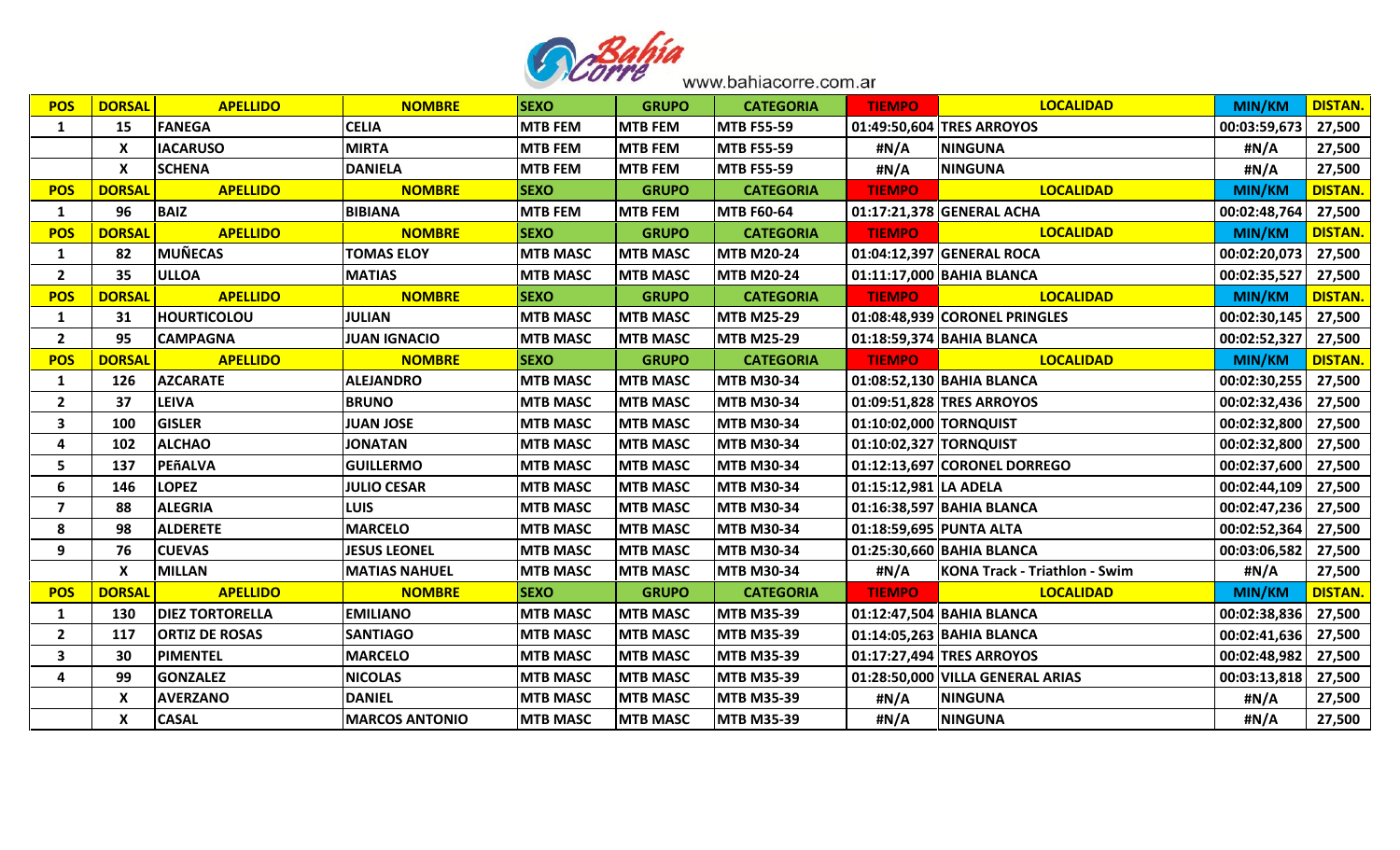

|                  | X             | <b>MOYANO</b>           | JOAQUIN HERNAN           | <b>MTB MASC</b> | <b>MTB MASC</b> | <b>MTB M35-39</b> | #N/A                 | <b>NINGUNA</b>                | #N/A          | 27,500         |  |
|------------------|---------------|-------------------------|--------------------------|-----------------|-----------------|-------------------|----------------------|-------------------------------|---------------|----------------|--|
| <b>POS</b>       | <b>DORSAI</b> | <b>APELLIDO</b>         | <b>NOMBRE</b>            | <b>SEXO</b>     | <b>GRUPO</b>    | <b>CATEGORIA</b>  | <b>TIEMPO</b>        | <b>LOCALIDAD</b>              | <b>MIN/KM</b> | <b>DISTAN.</b> |  |
| 1                | 124           | <b>VEGA</b>             | <b>JORGE LUIS</b>        | <b>MTB MASC</b> | <b>MTB MASC</b> | <b>MTB M40-44</b> |                      | 01:07:11,646 HUANGUELEN       | 00:02:26,618  | 27,500         |  |
| $\overline{2}$   | 61            | <b>RODRÍGUEZ</b>        | <b>DIEGO</b>             | <b>MTB MASC</b> | <b>MTB MASC</b> | <b>MTB M40-44</b> |                      | 01:10:03,000 TRES ARROYOS     | 00:02:32,836  | 27,500         |  |
| 3                | 150           | <b>FIDALGO</b>          | <b>MARCOS ARIEL</b>      | <b>MTB MASC</b> | <b>MTB MASC</b> | <b>MTB M40-44</b> |                      | 01:11:07,411 BAHIA BLANCA     | 00:02:35,164  | 27,500         |  |
| 4                | 62            | <b>PARRAQUINI</b>       | <b>HUGO</b>              | <b>MTB MASC</b> | <b>MTB MASC</b> | <b>MTB M40-44</b> |                      | 01:14:38,062 TRES ARROYOS     | 00:02:42,836  | 27,500         |  |
| 5                | 26            | <b>STEFANINI</b>        | <b>LUCAS</b>             | <b>MTB MASC</b> | <b>MTB MASC</b> | <b>MTB M40-44</b> |                      | 01:23:34,858 TRES ARROYOS     | 00:03:02,364  | 27,500         |  |
| 6                | 140           | <b>SCHIVNDT</b>         | <b>HECTOR</b>            | <b>MTB MASC</b> | <b>MTB MASC</b> | <b>MTB M40-44</b> |                      | 01:27:43,606 MAYOR BURATOVICH | 00:03:11,418  | 27,500         |  |
| $\overline{7}$   | 90            | <b>GARCIA</b>           | <b>LUCIANO SEBASTIAN</b> | <b>MTB MASC</b> | <b>MTB MASC</b> | <b>MTB M40-44</b> |                      | 01:39:04,057 TRES ARROYOS     | 00:03:36,145  | 27,500         |  |
|                  | X             | FERNANDEZ               | <b>SAUL HORACIO</b>      | <b>MTB MASC</b> | <b>MTB MASC</b> | <b>MTB M40-44</b> | #N/A                 | <b>Schaab Competicion</b>     | #N/A          | 27,500         |  |
|                  | X             | <b>MORENO FERNÁNDEZ</b> | <b>FRANCO ALBANO</b>     | <b>MTB MASC</b> | <b>MTB MASC</b> | <b>MTB M40-44</b> | #N/A                 | <b>NINGUNA</b>                | #N/A          | 27,500         |  |
| <b>POS</b>       | <b>DORSAI</b> | <b>APELLIDO</b>         | <b>NOMBRE</b>            | <b>SEXO</b>     | <b>GRUPO</b>    | <b>CATEGORIA</b>  | <b>TIEMPO</b>        | <b>LOCALIDAD</b>              | <b>MIN/KM</b> | <b>DISTAN.</b> |  |
| 1                | 127           | <b>DELBéS</b>           | <b>JORGE ANDRES</b>      | <b>MTB MASC</b> | <b>MTB MASC</b> | <b>MTB M45-49</b> |                      | 01:19:17,032 BAHIA BLANCA     | 00:02:52,982  | 27,500         |  |
| $\overline{2}$   | 89            | <b>CABRERA</b>          | <b>DANIEL</b>            | <b>MTB MASC</b> | <b>MTB MASC</b> | <b>MTB M45-49</b> |                      | 01:20:46,699 TRES ARROYOS     | 00:02:56,255  | 27,500         |  |
|                  | X             | <b>ELIAS</b>            | <b>HORACIO</b>           | <b>MTB MASC</b> | <b>MTB MASC</b> | <b>MTB M45-49</b> | #N/A                 | <b>NINGUNA</b>                | #N/A          | 27,500         |  |
|                  | X             | <b>FUENTES</b>          | <b>IVAN MARCELO</b>      | <b>MTB MASC</b> | <b>MTB MASC</b> | <b>MTB M45-49</b> | #N/A                 | <b>NINGUNA</b>                | #N/A          | 27,500         |  |
|                  | X             | <b>GAGNA</b>            | <b>JUAN MANUEL</b>       | <b>MTB MASC</b> | <b>MTB MASC</b> | <b>MTB M45-49</b> | #N/A                 | <b>NINGUNA</b>                | #N/A          | 27,500         |  |
|                  | X             | <b>GALLO</b>            | <b>GASTON</b>            | <b>MTB MASC</b> | <b>MTB MASC</b> | <b>MTB M45-49</b> | #N/A                 | <b>ENDURANCE RUNNIG TEAM</b>  | #N/A          | 27,500         |  |
|                  | X             | <b>SANCHEZ</b>          | <b>DIEGO JAVIER</b>      | <b>MTB MASC</b> | <b>MTB MASC</b> | <b>MTB M45-49</b> | #N/A                 | <b>NINGUNA</b>                | #N/A          | 27,500         |  |
|                  | X             | <b>VARGAS</b>           | <b>JAVIER</b>            | <b>MTB MASC</b> | <b>MTB MASC</b> | <b>MTB M45-49</b> | #N/A                 | <b>NINGUNA</b>                | #N/A          | 27,500         |  |
| <b>POS</b>       | <b>DORSAI</b> | <b>APELLIDO</b>         | <b>NOMBRE</b>            | <b>SEXO</b>     | <b>GRUPO</b>    | <b>CATEGORIA</b>  | <b>TIEMPO</b>        | <b>LOCALIDAD</b>              | <b>MIN/KM</b> | <b>DISTAN.</b> |  |
| 1                | 123           | YAÑEZ                   | <b>JUAN</b>              | <b>MTB MASC</b> | <b>MTB MASC</b> | <b>MTB M50-54</b> |                      | 01:12:28,292 BAHIA BLANCA     | 00:02:38,109  | 27,500         |  |
| $\overline{2}$   | 138           | <b>ROCCA</b>            | <b>CARLOS</b>            | <b>MTB MASC</b> | <b>MTB MASC</b> | <b>MTB M50-54</b> |                      | 01:14:30,900 CORONEL DORREGO  | 00:02:42,582  | 27,500         |  |
| 3                | 18            | <b>OTTONELLO</b>        | <b>OMAR</b>              | <b>MTB MASC</b> | <b>MTB MASC</b> | <b>MTB M50-54</b> |                      | 01:16:24,166 TRES ARROYOS     | 00:02:46,691  | 27,500         |  |
| 4                | 29            | <b>RAMIREZ</b>          | <b>PABLO CESAR</b>       | <b>MTB MASC</b> | <b>MTB MASC</b> | <b>MTB M50-54</b> |                      | 01:16:58,986 TRES ARROYOS     | 00:02:47,964  | 27,500         |  |
| 5                | 136           | <b>MARIANI</b>          | <b>DOMINGO JUAN</b>      | <b>MTB MASC</b> | <b>MTB MASC</b> | <b>MTB M50-54</b> |                      | 01:17:10,411 CORONEL DORREGO  | 00:02:48,364  | 27,500         |  |
| 6                | 32            | <b>FIDALGO</b>          | <b>FABIO</b>             | <b>MTB MASC</b> | <b>MTB MASC</b> | <b>MTB M50-54</b> | 01:24:46,000 CABILDO |                               | 00:03:04,945  | 27,500         |  |
| $\boldsymbol{7}$ | 34            | <b>VAZQUEZ</b>          | <b>NICOLAS</b>           | <b>MTB MASC</b> | <b>MTB MASC</b> | <b>MTB M50-54</b> |                      | 01:29:12,847 BAHIA BLANCA     | 00:03:14,655  | 27,500         |  |
|                  | X             | <b>JUARES</b>           | <b>OMAR ENRIQUE</b>      | <b>MTB MASC</b> | <b>MTB MASC</b> | <b>MTB M50-54</b> | #N/A                 | <b>NINGUNA</b>                | #N/A          | 27,500         |  |
|                  | X             | <b>RESER</b>            | <b>EXEQUIEL EMILIO</b>   | <b>MTB MASC</b> | <b>MTB MASC</b> | <b>MTB M50-54</b> | #N/A                 | <b>NINGUNA</b>                | #N/A          | 27,500         |  |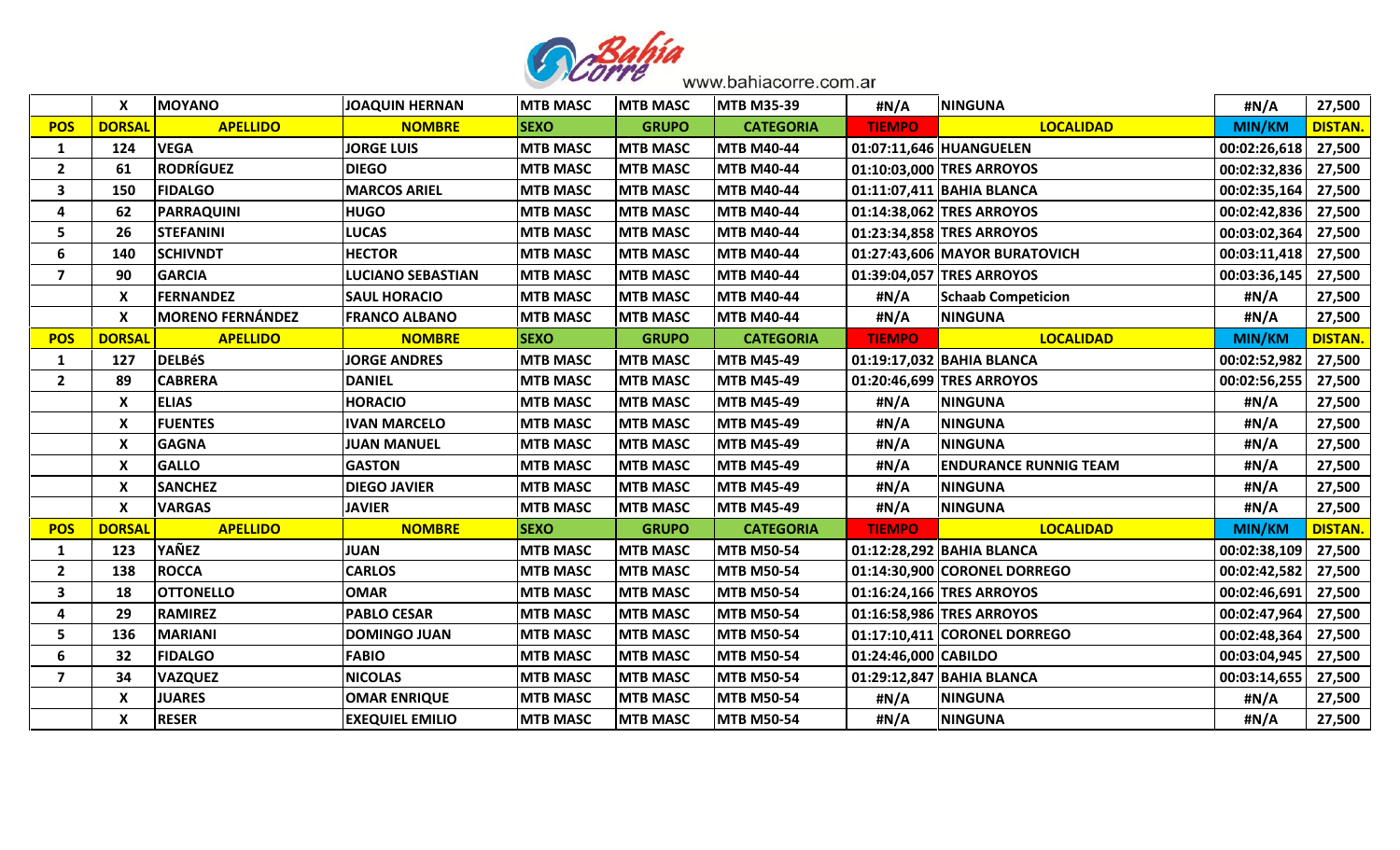

| <b>POS</b>     | <b>DORSAL</b> | <b>APELLIDO</b>             | <b>NOMBRE</b>             | <b>SEXO</b>       | <b>GRUPO</b>      | <b>CATEGORIA</b>  | <b>TIEMPO</b>           | <b>LOCALIDAD</b>                           | <b>MIN/KM</b>         | <b>DISTAN.</b> |
|----------------|---------------|-----------------------------|---------------------------|-------------------|-------------------|-------------------|-------------------------|--------------------------------------------|-----------------------|----------------|
| $\mathbf{1}$   | 83            | <b>MUÑECAS</b>              | <b>JULIO CESAR</b>        | <b>MTB MASC</b>   | <b>MTB MASC</b>   | <b>MTB M55-59</b> |                         | 01:12:27,196 GENERAL ROCA                  | 00:02:38,073          | 27,500         |
| $\overline{2}$ | 101           | <b>PANIAGUA</b>             | <b>JOSE</b>               | <b>MTB MASC</b>   | <b>MTB MASC</b>   | <b>MTB M55-59</b> |                         | 01:16:02,352 SIERRA DE LA VENTANA          | 00:02:45,891          | 27,500         |
| 3              | 129           | <b>BIEN</b>                 | <b>JUAN CARLOS</b>        | <b>MTB MASC</b>   | <b>MTB MASC</b>   | <b>MTB M55-59</b> |                         | 01:17:24,273 BAHIA BLANCA                  | 00:02:48,873          | 27,500         |
| Δ              | 77            | <b>VILLA</b>                | <b>OSCAR</b>              | <b>MTB MASC</b>   | <b>MTB MASC</b>   | <b>MTB M55-59</b> |                         | 01:24:43,502 BAHIA BLANCA                  | 00:03:04,873          | 27,500         |
| 5              | 46            | <b>SUAREZ</b>               | <b>JOSE MARIA</b>         | <b>MTB MASC</b>   | <b>MTB MASC</b>   | <b>MTB M55-59</b> |                         | 01:27:22,235 BAHIA BLANCA                  | 00:03:10,618          | 27,500         |
| 6              | 69            | <b>CAROZZA</b>              | <b>ARNALDO</b>            | <b>MTB MASC</b>   | <b>MTB MASC</b>   | <b>MTB M55-59</b> |                         | 01:38:33,000 TRES ARROYOS                  | 00:03:35,018          | 27,500         |
|                | X             | <b>CAMACHO</b>              | <b>PABLO ANTONIO</b>      | <b>MTB MASC</b>   | <b>MTB MASC</b>   | <b>MTB M55-59</b> | #N/A                    | BAHÍA BLANCA RUNNING TEAM                  | #N/A                  | 27,500         |
|                | X             | <b>MARQUEZ</b>              | <b>CARLOS CRISTIAN</b>    | <b>MTB MASC</b>   | <b>MTB MASC</b>   | <b>MTB M55-59</b> | #N/A                    | <b>NINGUNA</b>                             | #N/A                  | 27,500         |
| <b>POS</b>     | <b>DORSAL</b> | <b>APELLIDO</b>             | <b>NOMBRE</b>             | <b>SEXO</b>       | <b>GRUPO</b>      | <b>CATEGORIA</b>  | <b>TIEMPO</b>           | <b>LOCALIDAD</b>                           | <b>MIN/KM</b>         | <b>DISTAN.</b> |
| 1              | 134           | <b>VELIZ</b>                | <b>SERGIO RAFAEL</b>      | <b>MTB MASC</b>   | <b>MTB MASC</b>   | <b>MTB M60-64</b> | 01:20:36,678 PUNTA ALTA |                                            | 00:02:55,891          | 27,500         |
| $\overline{2}$ | 113           | <b>JUAREZ</b>               | <b>JORGE EDUARDO</b>      | <b>MTB MASC</b>   | <b>MTB MASC</b>   | <b>MTB M60-64</b> |                         | 01:26:25,987 BAHIA BLANCA                  | 00:03:08,582   27,500 |                |
| 3              | 106           | <b>NAVARRO</b>              | JORGE                     | <b>MTB MASC</b>   | <b>MTB MASC</b>   | <b>MTB M60-64</b> |                         | 01:33:25,022 BAHIA BLANCA                  | 00:03:23,818          | 27,500         |
| 4              | 1             | <b>BARTEL</b>               | <b>MIGUEL ANGEL</b>       | <b>MTB MASC</b>   | <b>MTB MASC</b>   | <b>MTB M60-64</b> | 01:35:06,955 CABILDO    |                                            | 00:03:27,527          | 27,500         |
|                | X             | <b>BERTOLOTTO</b>           | <b>SERGIO DIEGO</b>       | <b>MTB MASC</b>   | <b>MTB MASC</b>   | <b>MTB M60-64</b> | #N/A                    | <b>NINGUNA</b>                             | #N/A                  | 27,500         |
| <b>POS</b>     | <b>DORSAL</b> | <b>APELLIDO</b>             | <b>NOMBRE</b>             | <b>SEXO</b>       | <b>GRUPO</b>      | <b>CATEGORIA</b>  | <b>TIEMPO</b>           | <b>LOCALIDAD</b>                           | <b>MIN/KM</b>         | <b>DISTAN.</b> |
| 1              | 301           | <b>ARRUPE CAROLINA</b>      | <b>MAURELI TIZIANA</b>    | <b>POSTA FEM</b>  | <b>POSTA FEM</b>  | <b>POSTA FEM</b>  |                         | 01:16:00,970 Los Correcaminos              | 00:02:45,855          | 27,500         |
| $\overline{2}$ | 311           | <b>ALVAREZ ANABEL</b>       | YANCA MARCELA             | <b>POSTA FEM</b>  | <b>POSTA FEM</b>  | <b>POSTA FEM</b>  | 01:17:50,922 NINGUNA    |                                            | 00:02:49,855          | 27,500         |
| <b>POS</b>     | <b>DORSAL</b> | <b>APELLIDO</b>             | <b>NOMBRE</b>             | <b>SEXO</b>       | <b>GRUPO</b>      | <b>CATEGORIA</b>  | <b>TIEMPO</b>           | <b>LOCALIDAD</b>                           | <b>MIN/KM</b>         | <b>DISTAN.</b> |
| 1              | 310           | <b>LACAMOIRE MARCELO</b>    | <b>QUAGLIA FERNANDO</b>   | <b>POSTA MASC</b> | <b>POSTA MASC</b> | <b>POSTA MASC</b> |                         | 00:58:54,910 Uno Bahia Club                | 00:02:08,545          | 27,500         |
| $\overline{2}$ | 312           | <b>BEST FEDERICO</b>        | <b>SOSA PITARI IVO</b>    | <b>POSTA MASC</b> | <b>POSTA MASC</b> | <b>POSTA MASC</b> |                         | 01:00:59,670 KONA Track - Triathlon - Swim | 00:02:13,091          | 27,500         |
| 3              | 302           | <b>FILLOTTRANI RICARDO</b>  | <b>FERNANDEZ SAUL</b>     | <b>POSTA MASC</b> | <b>POSTA MASC</b> | <b>POSTA MASC</b> |                         | 01:05:30,267 LMachado RT                   | 00:02:22,909          | 27,500         |
| 4              | 313           | <b>HOLGADO IGNACIO</b>      | <b>MERINO MAXIMILIANO</b> | <b>POSTA MASC</b> | <b>POSTA MASC</b> | <b>POSTA MASC</b> | 01:09:21,524 NINGUNA    |                                            | 00:02:31,345          | 27,500         |
| 5              | 304           | <b>FRANCO SERGIO HERNAN</b> | <b>LEDESMA CRISTIAN</b>   | <b>POSTA MASC</b> | <b>POSTA MASC</b> | <b>POSTA MASC</b> | 01:14:32,552 NINGUNA    |                                            | 00:02:42,655          | 27,500         |
| 6              | 307           | <b>SUAREZ MARCOS</b>        | <b>SUAREZ LEONARDO</b>    | <b>POSTA MASC</b> | <b>POSTA MASC</b> | <b>POSTA MASC</b> |                         | 01:19:34,507 BAHÍA BLANCA RUNNING TEAM     | 00:02:53,636          | 27,500         |
| <b>POS</b>     | <b>DORSAL</b> | <b>APELLIDO</b>             | <b>NOMBRE</b>             | <b>SEXO</b>       | <b>GRUPO</b>      | <b>CATEGORIA</b>  | <b>TIEMPO</b>           | <b>LOCALIDAD</b>                           | <b>MIN/KM</b>         | <b>DISTAN.</b> |
| 1              | 308           | <b>FAUR CARINA</b>          | <b>MALAMUD GASTON</b>     | <b>POSTA MIX</b>  | <b>POSTA MIX</b>  | <b>POSTA MIX</b>  | 01:06:41,857 NINGUNA    |                                            | 00:02:25,527          | 27,500         |
| $\overline{2}$ | 306           | <b>VERA RICARDO</b>         | <b>VERA ETHEL</b>         | <b>POSTA MIX</b>  | <b>POSTA MIX</b>  | <b>POSTA MIX</b>  | 01:19:01,955 NINGUNA    |                                            | 00:02:52,436          | 27,500         |
| 3              | 309           | <b>BEDOURET MAXIMILIANO</b> | <b>BEDOURET PRISCILA</b>  | <b>POSTA MIX</b>  | <b>POSTA MIX</b>  | <b>POSTA MIX</b>  | 01:27:35,026 NINGUNA    |                                            | 00:03:11,091          | 27,500         |
|                |               |                             |                           |                   |                   |                   |                         |                                            |                       |                |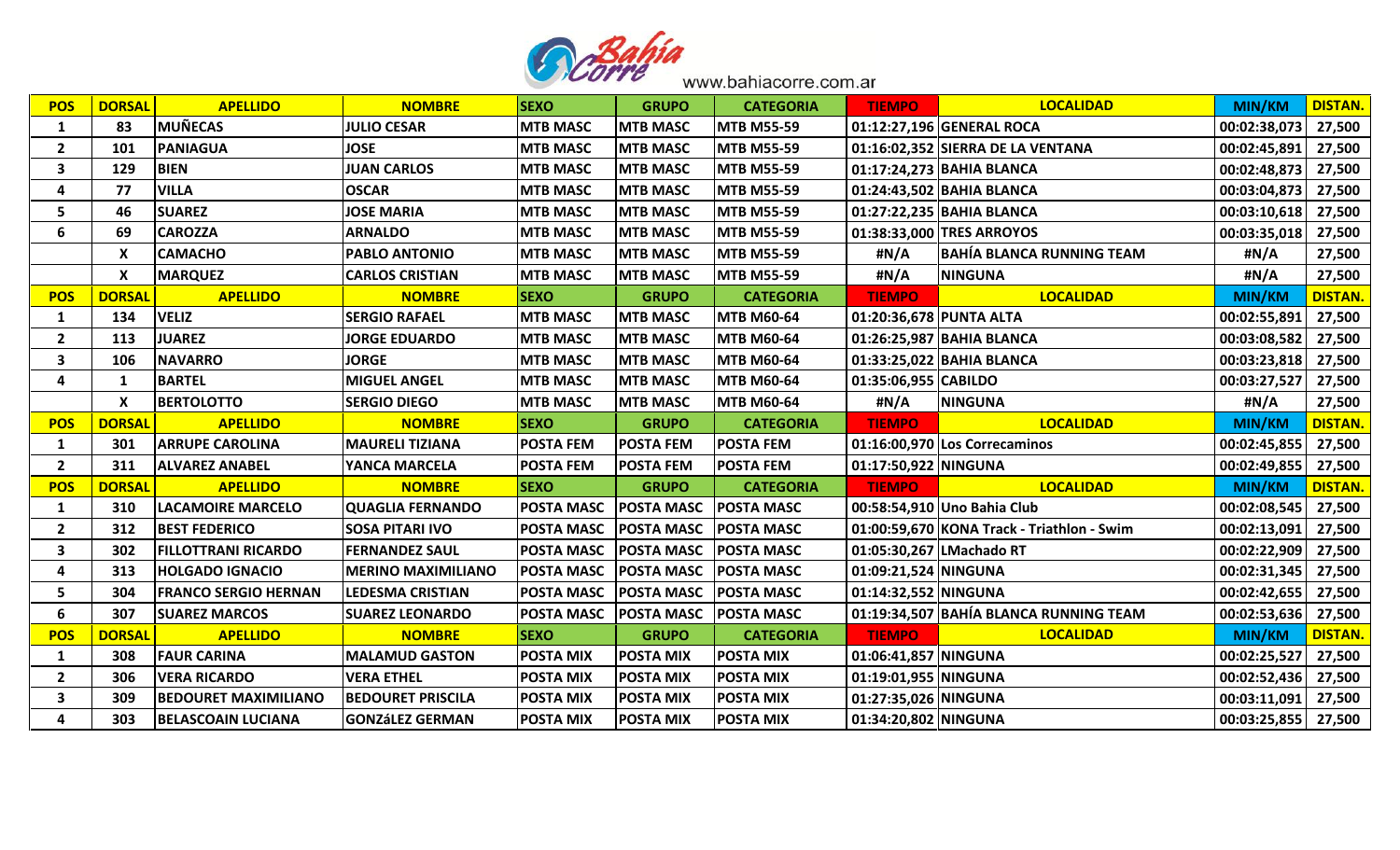

| 5                       | 300                       | <b>BUSTAMANTE ALEXI</b> | <b>MARTOS BETIANA</b>   | <b>POSTA MIX</b> | <b>POSTA MIX</b> | <b>POSTA MIX</b>   | 01:37:16,451 NINGUNA  |                               | 00:03:32,218   27,500 |                |
|-------------------------|---------------------------|-------------------------|-------------------------|------------------|------------------|--------------------|-----------------------|-------------------------------|-----------------------|----------------|
| 6                       | 305                       | <b>LOBO MARIANA</b>     | <b>SANTIAGO ROBERTO</b> | <b>POSTA MIX</b> | <b>POSTA MIX</b> | <b>POSTA MIX</b>   |                       | 01:38:01,842 GRUPO ENSALUD    | 00:03:33,891          | 27,500         |
| <b>POS</b>              | <b>DORSAL</b>             | <b>APELLIDO</b>         | <b>NOMBRE</b>           | <b>SEXO</b>      | <b>GRUPO</b>     | <b>CATEGORIA</b>   | <b>TIEMPO</b>         | <b>LOCALIDAD</b>              | <b>MIN/KM</b>         | <b>DISTAN.</b> |
| 1                       | 59                        | <b>PAGANO</b>           | <b>ISABELLA</b>         | <b>RUTA FEM</b>  | <b>RUTA FEM</b>  | <b>RUTA F16-29</b> |                       | 01:25:50,545 BAHIA BLANCA     | 00:03:07,309          | 27,500         |
| <b>POS</b>              | <b>DORSAI</b>             | <b>APELLIDO</b>         | <b>NOMBRE</b>           | <b>SEXO</b>      | <b>GRUPO</b>     | <b>CATEGORIA</b>   | <b>TIEMPO</b>         | <b>LOCALIDAD</b>              | <b>MIN/KM</b>         | <b>DISTAN.</b> |
| 1                       | 118                       | <b>PARRA</b>            | <b>BELÉN</b>            | <b>RUTA FEM</b>  | <b>RUTA FEM</b>  | <b>RUTA F30-34</b> | 01:21:06,647 PUAN     |                               | 00:02:56,982          | 27,500         |
| $\overline{2}$          | 40                        | <b>DE VOLDER</b>        | <b>GISELA</b>           | <b>RUTA FEM</b>  | <b>RUTA FEM</b>  | <b>RUTA F30-34</b> |                       | 01:21:29,004 BAHIA BLANCA     | 00:02:57,782          | 27,500         |
| <b>POS</b>              | <b>DORSAI</b>             | <b>APELLIDO</b>         | <b>NOMBRE</b>           | <b>SEXO</b>      | <b>GRUPO</b>     | <b>CATEGORIA</b>   | <b>TIEMPO</b>         | <b>LOCALIDAD</b>              | <b>MIN/KM</b>         | <b>DISTAN.</b> |
| 1                       | 47                        | <b>GIANDON</b>          | <b>NOELIA</b>           | <b>RUTA FEM</b>  | <b>RUTA FEM</b>  | <b>RUTA F35-39</b> |                       | 01:10:51,689 BAHIA BLANCA     | 00:02:34,618          | 27,500         |
| $\overline{2}$          | 51                        | <b>FARIAS</b>           | <b>YANINA</b>           | <b>RUTA FEM</b>  | <b>RUTA FEM</b>  | <b>RUTA F35-39</b> |                       | 01:19:47,219 GENERAL VLLEGAS  | 00:02:54,073          | 27,500         |
| $\overline{\mathbf{3}}$ | 52                        | <b>LURASCHI</b>         | <b>MARIA CANDELARIA</b> | <b>RUTA FEM</b>  | <b>RUTA FEM</b>  | <b>RUTA F35-39</b> |                       | 01:26:07,297 GENERAL VILLEGAS | 00:03:07,891          | 27,500         |
|                         | $\boldsymbol{\mathsf{X}}$ | <b>GOMEZ</b>            | <b>GRISELDA ANAHI</b>   | <b>RUTA FEM</b>  | <b>RUTA FEM</b>  | <b>RUTA F35-39</b> | #N/A                  | <b>AKTITUD+</b>               | #N/A                  | 27,500         |
| <b>POS</b>              | <b>DORSAL</b>             | <b>APELLIDO</b>         | <b>NOMBRE</b>           | <b>SEXO</b>      | <b>GRUPO</b>     | <b>CATEGORIA</b>   | <b>TIEMPO</b>         | <b>LOCALIDAD</b>              | <b>MIN/KM</b>         | <b>DISTAN.</b> |
| 1                       | 92                        | <b>FALCON</b>           | <b>VERONICA ANAHI</b>   | <b>RUTA FEM</b>  | <b>RUTA FEM</b>  | <b>RUTA F40-44</b> |                       | 01:25:06,560 BAHIA BLANCA     | 00:03:05,709          | 27,500         |
| $\overline{2}$          | 33                        | <b>FIGUEREDO</b>        | <b>LUCIANA</b>          | <b>RUTA FEM</b>  | <b>RUTA FEM</b>  | <b>RUTA F40-44</b> |                       | 01:30:24,307 BAHIA BLANCA     | 00:03:17,236          | 27,500         |
|                         | $\mathsf{x}$              | <b>WINKLER</b>          | <b>CARINA ALEJANDRA</b> | <b>RUTA FEM</b>  | <b>RUTA FEM</b>  | <b>RUTA F40-44</b> | #N/A                  | <b>NINGUNA</b>                | #N/A                  | 27,500         |
| <b>POS</b>              | <b>DORSAI</b>             | <b>APELLIDO</b>         | <b>NOMBRE</b>           | <b>SEXO</b>      | <b>GRUPO</b>     | <b>CATEGORIA</b>   | <b>TIEMPO</b>         | <b>LOCALIDAD</b>              | <b>MIN/KM</b>         | <b>DISTAN.</b> |
| 1                       | 10                        | <b>COFONE</b>           | <b>ALEJANDRA</b>        | <b>RUTA FEM</b>  | <b>RUTA FEM</b>  | <b>RUTA F45-49</b> |                       | 01:18:05,029 TRES ARROYOS     | 00:02:50,364          | 27,500         |
| $\overline{2}$          | 23                        | <b>ZIAURRIZ</b>         | <b>MARIA FERNANDA</b>   | <b>RUTA FEM</b>  | <b>RUTA FEM</b>  | <b>RUTA F45-49</b> | 01:18:54,497 LA ADELA |                               | 00:02:52,145          | 27,500         |
| 3                       | 147                       | <b>GALLOLI</b>          | <b>ROSANA GISELA</b>    | <b>RUTA FEM</b>  | <b>RUTA FEM</b>  | <b>RUTA F45-49</b> |                       | 01:41:37,593 BAHIA BLANCA     | 00:03:41,745          | 27,500         |
|                         | X                         | <b>BERNART</b>          | <b>PAOLA</b>            | <b>RUTA FEM</b>  | <b>RUTA FEM</b>  | <b>RUTA F45-49</b> | #N/A                  | <b>PRORUNNER</b>              | #N/A                  | 27,500         |
| <b>POS</b>              | <b>DORSAI</b>             | <b>APELLIDO</b>         | <b>NOMBRE</b>           | <b>SEXO</b>      | <b>GRUPO</b>     | <b>CATEGORIA</b>   | <b>TIEMPO</b>         | <b>LOCALIDAD</b>              | <b>MIN/KM</b>         | <b>DISTAN.</b> |
| 1                       | 43                        | <b>HOLZMAN</b>          | <b>MARISA ELIZABETH</b> | <b>RUTA FEM</b>  | <b>RUTA FEM</b>  | <b>RUTA F50-54</b> | 01:22:30,878 CARHUE   |                               | 00:03:00,036          | 27,500         |
| $\overline{2}$          | 107                       | <b>LOPEZ</b>            | <b>GABRIELA BEATRIZ</b> | <b>RUTA FEM</b>  | <b>RUTA FEM</b>  | <b>RUTA F50-54</b> |                       | 01:24:01,000 BAHIA BLANCA     | 00:03:03,309          | 27,500         |
| 3                       | 19                        | <b>GIGENA</b>           | <b>CECILIA</b>          | <b>RUTA FEM</b>  | <b>RUTA FEM</b>  | <b>RUTA F50-54</b> |                       | 01:31:34,493 TRES ARROYOS     | 00:03:19,782          | 27,500         |
|                         | $\boldsymbol{\mathsf{x}}$ | <b>ESANDI</b>           | <b>MARIA ANABELLA</b>   | <b>RUTA FEM</b>  | <b>RUTA FEM</b>  | <b>RUTA F50-54</b> | #N/A                  | <b>NINGUNA</b>                | #N/A                  | 27,500         |
|                         | X                         | <b>LAZZARIN</b>         | <b>SILVIA ADRIANA</b>   | <b>RUTA FEM</b>  | <b>RUTA FEM</b>  | <b>RUTA F50-54</b> | #N/A                  | <b>NINGUNA</b>                | #N/A                  | 27,500         |
| <b>POS</b>              | <b>DORSAL</b>             | <b>APELLIDO</b>         | <b>NOMBRE</b>           | <b>SEXO</b>      | <b>GRUPO</b>     | <b>CATEGORIA</b>   | <b>TIEMPO</b>         | <b>LOCALIDAD</b>              | <b>MIN/KM</b>         | <b>DISTAN.</b> |
| 1                       | 57                        | <b>THOSTRUP</b>         | <b>SANDRA</b>           | <b>RUTA FEM</b>  | <b>RUTA FEM</b>  | <b>RUTA F55-59</b> |                       | 01:31:11,528 TRES ARROYOS     | 00:03:18,982          | 27,500         |
| <b>POS</b>              | <b>DORSAL</b>             | <b>APELLIDO</b>         | <b>NOMBRE</b>           | <b>SEXO</b>      | <b>GRUPO</b>     | <b>CATEGORIA</b>   | <b>TIEMPO</b>         | <b>LOCALIDAD</b>              | MIN/KM                | <b>DISTAN.</b> |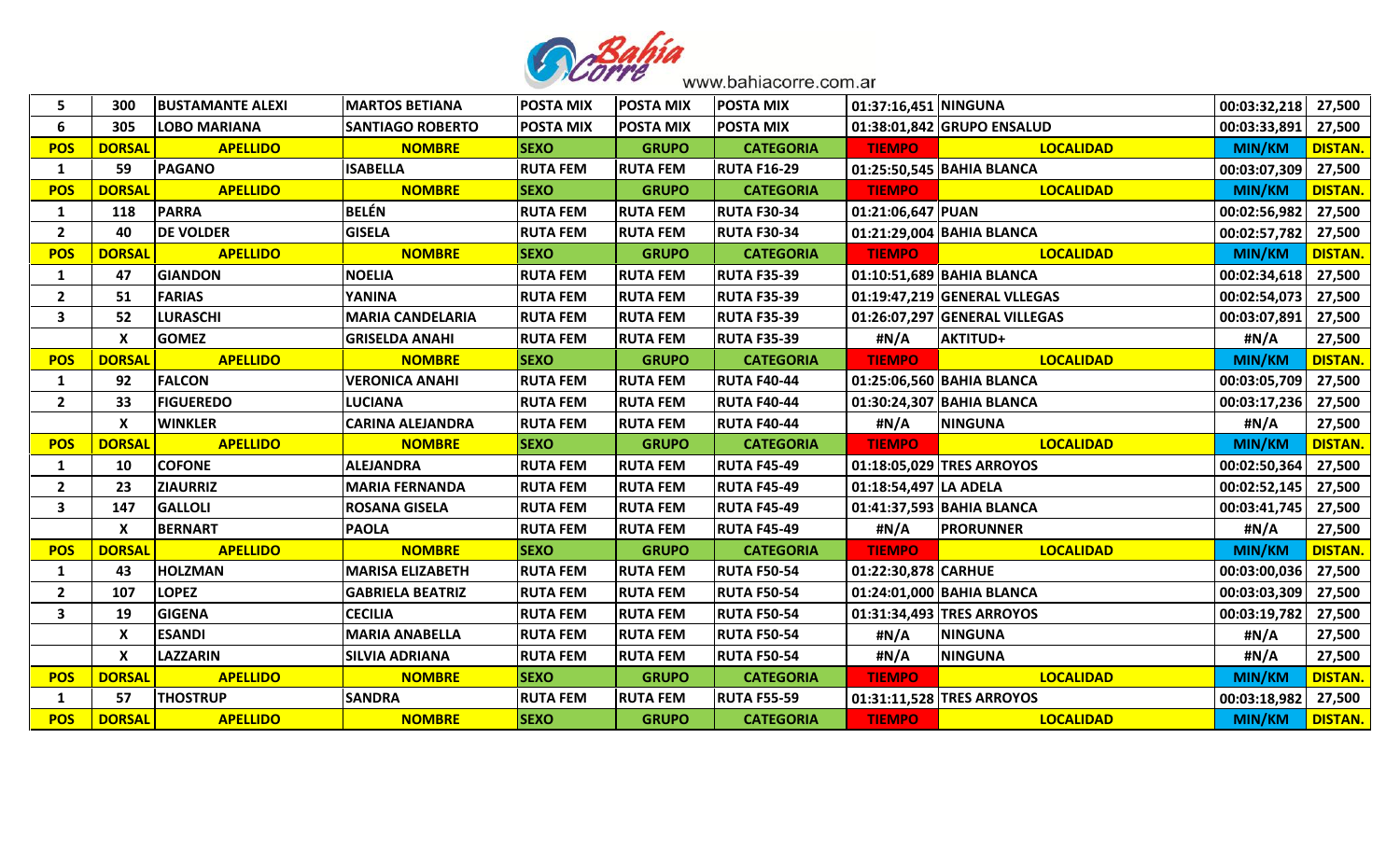

| 1                       | 131           | <b>GALLO</b>          | <b>YOLANDA</b>          | <b>RUTA FEM</b>  | <b>RUTA FEM</b>  | <b>RUTA F60-64</b> |                         | 01:25:39,103 BAHIA BLANCA     | 00:03:06,873          | 27,500         |
|-------------------------|---------------|-----------------------|-------------------------|------------------|------------------|--------------------|-------------------------|-------------------------------|-----------------------|----------------|
| <b>POS</b>              | <b>DORSAL</b> | <b>APELLIDO</b>       | <b>NOMBRE</b>           | <b>SEXO</b>      | <b>GRUPO</b>     | <b>CATEGORIA</b>   | <b>TIEMPO</b>           | <b>LOCALIDAD</b>              | <b>MIN/KM</b>         | <b>DISTAN.</b> |
| 1                       | 120           | <b>SEVERINI</b>       | <b>MARIA CRISTINA</b>   | <b>RUTA FEM</b>  | <b>RUTA FEM</b>  | <b>RUTA F65-69</b> |                         | 01:35:34,343 BAHIA BLANCA     | 00:03:28,509          | 27,500         |
| <b>POS</b>              | <b>DORSAL</b> | <b>APELLIDO</b>       | <b>NOMBRE</b>           | <b>SEXO</b>      | <b>GRUPO</b>     | <b>CATEGORIA</b>   | <b>TIEMPO</b>           | <b>LOCALIDAD</b>              | <b>MIN/KM</b>         | <b>DISTAN.</b> |
| $\mathbf{1}$            | 16            | <b>LEIVA</b>          | <b>THIAGO</b>           | <b>RUTA MASC</b> | <b>RUTA MASC</b> | <b>RUTA M20-24</b> |                         | 01:10:58,150 TRES ARROYOS     | 00:02:34,836          | 27,500         |
| <b>POS</b>              | <b>DORSAL</b> | <b>APELLIDO</b>       | <b>NOMBRE</b>           | <b>SEXO</b>      | <b>GRUPO</b>     | <b>CATEGORIA</b>   | <b>TIEMPO</b>           | <b>LOCALIDAD</b>              | <b>MIN/KM</b>         | <b>DISTAN.</b> |
| $\mathbf{1}$            | 133           | <b>JANNOTS</b>        | <b>DIEGO</b>            | <b>RUTA MASC</b> | <b>RUTA MASC</b> | <b>RUTA M25-29</b> |                         | 01:01:53,364 BAHIA BLANCA     | 00:02:15,018          | 27,500         |
| $\overline{2}$          | 14            | <b>FEDELI</b>         | <b>LUCIANO</b>          | <b>RUTA MASC</b> | <b>RUTA MASC</b> | <b>RUTA M25-29</b> |                         | 01:10:57,201 TRES ARROYOS     | 00:02:34,800          | 27,500         |
| <b>POS</b>              | <b>DORSAI</b> | <b>APELLIDO</b>       | <b>NOMBRE</b>           | <b>SEXO</b>      | <b>GRUPO</b>     | <b>CATEGORIA</b>   | <b>TIEMPO</b>           | <b>LOCALIDAD</b>              | <b>MIN/KM</b>         | <b>DISTAN.</b> |
| 1                       | 28            | LENZI                 | <b>MATIAS MIGUEL</b>    | <b>RUTA MASC</b> | <b>RUTA MASC</b> | <b>RUTA M30-34</b> |                         | 01:02:36,122 TRES ARROYOS     | 00:02:16,582          | 27,500         |
| $\overline{2}$          | 66            | <b>ORTIZ DE ROZAS</b> | <b>RODRIGO</b>          | <b>RUTA MASC</b> | <b>RUTA MASC</b> | <b>RUTA M30-34</b> |                         | 01:06:49,808 BAHIA BLANCA     | 00:02:25,818          | 27,500         |
| $\overline{\mathbf{3}}$ | 128           | <b>COLANERI</b>       | <b>LEANDRO</b>          | <b>RUTA MASC</b> | <b>RUTA MASC</b> | <b>RUTA M30-34</b> |                         | 01:07:26,330 BAHIA BLANCA     | 00:02:27,127   27,500 |                |
| 4                       | 111           | <b>SORIA</b>          | <b>GUSTAVO</b>          | <b>RUTA MASC</b> | <b>RUTA MASC</b> | <b>RUTA M30-34</b> |                         | 01:11:09,865 BAHIA BLANCA     | 00:02:35,273          | 27,500         |
| 5                       | 125           | <b>MILANO</b>         | <b>LUCIANO</b>          | <b>RUTA MASC</b> | <b>RUTA MASC</b> | <b>RUTA M30-34</b> |                         | 01:12:53,152 BAHIA BLANCA     | 00:02:39,018          | 27,500         |
|                         | X             | <b>DIAZ</b>           | <b>JUAN IGNACIO</b>     | <b>RUTA MASC</b> | <b>RUTA MASC</b> | <b>RUTA M30-34</b> | #N/A                    | BAHÍA BLANCA RUNNING TEAM     | #N/A                  | 27,500         |
|                         |               |                       |                         |                  |                  |                    |                         |                               |                       |                |
|                         | X             | <b>FERREYRA</b>       | <b>ALEXANDER</b>        | <b>RUTA MASC</b> | <b>RUTA MASC</b> | <b>RUTA M30-34</b> | #N/A                    | <b>NINGUNA</b>                | #N/A                  | 27,500         |
| <b>POS</b>              | <b>DORSAI</b> | <b>APELLIDO</b>       | <b>NOMBRE</b>           | <b>SEXO</b>      | <b>GRUPO</b>     | <b>CATEGORIA</b>   | <b>TIEMPO</b>           | <b>LOCALIDAD</b>              | <b>MIN/KM</b>         | <b>DISTAN.</b> |
| 1                       | 50            | <b>LICERA</b>         | <b>MARTIN</b>           | <b>RUTA MASC</b> | <b>RUTA MASC</b> | <b>RUTA M35-39</b> |                         | 01:02:30,822 GENERAL VILLEGAS | 00:02:16,400          | 27,500         |
| $\overline{2}$          | 65            | <b>PÉREZ RAGO</b>     | <b>ALEJANDRO</b>        | <b>RUTA MASC</b> | <b>RUTA MASC</b> | <b>RUTA M35-39</b> |                         | 01:05:23,312 CORONEL DORREGO  | 00:02:22,655          | 27,500         |
| $\overline{\mathbf{3}}$ | 72            | <b>INSAUGARAY</b>     | <b>MATIAS EDUARDO</b>   | <b>RUTA MASC</b> | <b>RUTA MASC</b> | <b>RUTA M35-39</b> |                         | 01:06:10,303 BAHIA BLANCA     | 00:02:24,364          | 27,500         |
| 4                       | 135           | <b>ZARATE</b>         | <b>ALEXIS IGNACIO</b>   | <b>RUTA MASC</b> | <b>RUTA MASC</b> | <b>RUTA M35-39</b> | 01:06:15,612 PUNTA ALTA |                               | 00:02:24,582   27,500 |                |
| 5                       | 53            | <b>TOMASELLI</b>      | <b>GUIDO</b>            | <b>RUTA MASC</b> | <b>RUTA MASC</b> | <b>RUTA M35-39</b> |                         | 01:06:32,197 GENERAL VILLEGAS | 00:02:25,164          | 27,500         |
| 6                       | 42            | <b>CAMPION</b>        | <b>DAMIAN ALEJANDRO</b> | <b>RUTA MASC</b> | <b>RUTA MASC</b> | <b>RUTA M35-39</b> |                         | 01:07:56,128 BAHIA BLANCA     | 00:02:28,218          | 27,500         |
| $\overline{\mathbf{z}}$ | 93            | <b>MACHADO</b>        | <b>JULIO JOSE</b>       | <b>RUTA MASC</b> | <b>RUTA MASC</b> | <b>RUTA M35-39</b> |                         | 01:11:03,819 BAHIA BLANCA     | 00:02:35,055   27,500 |                |
| 8                       | 20            | <b>MUñOZ</b>          | CRISTIAN                | <b>RUTA MASC</b> | <b>RUTA MASC</b> | <b>RUTA M35-39</b> | 01:13:10,142 ADELA      |                               | 00:02:39,636          | 27,500         |
| $\boldsymbol{9}$        | 109           | <b>CORTES</b>         | PAULO ALEJANDRO         | <b>RUTA MASC</b> | <b>RUTA MASC</b> | <b>RUTA M35-39</b> |                         | 01:15:54,000 CORONEL ROSALES  | 00:02:45,600          | 27,500         |
| 10                      | 45            | <b>CORTES</b>         | <b>EMILIANO</b>         | <b>RUTA MASC</b> | <b>RUTA MASC</b> | <b>RUTA M35-39</b> |                         | 01:16:49,855 BAHIA BLANCA     | 00:02:47,636          | 27,500         |
| <b>POS</b>              | <b>DORSAL</b> | <b>APELLIDO</b>       | <b>NOMBRE</b>           | <b>SEXO</b>      | <b>GRUPO</b>     | <b>CATEGORIA</b>   | <b>TIEMPO</b>           | <b>LOCALIDAD</b>              | <b>MIN/KM</b>         | <b>DISTAN.</b> |
| 1                       | 80            | <b>ROMERO</b>         | <b>LISANDRO</b>         | <b>RUTA MASC</b> | <b>RUTA MASC</b> | <b>RUTA M40-44</b> | 00:59:26,650 PUNTA ALTA |                               | 00:02:09,709          | 27,500         |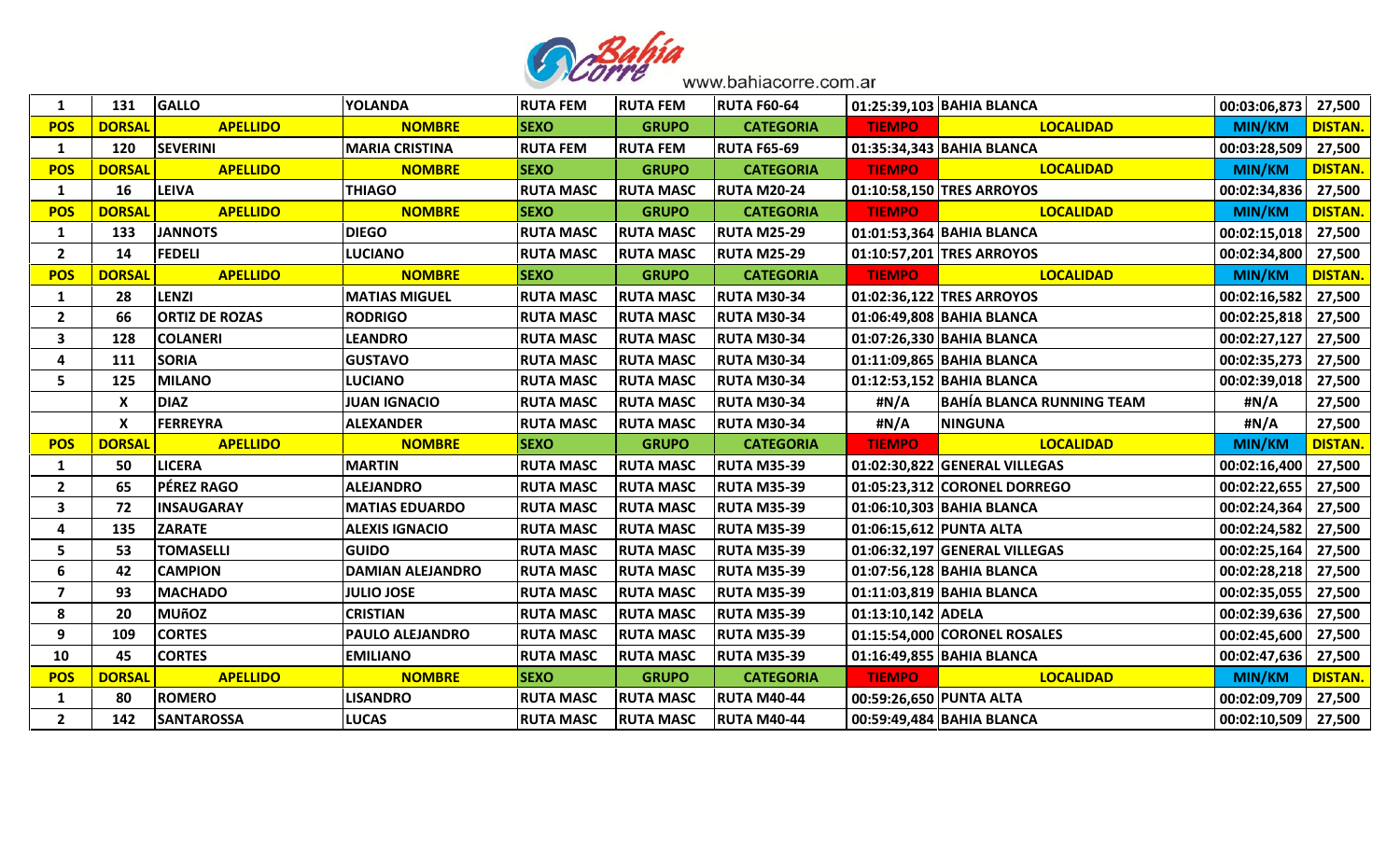

| 3                       | 63             | <b>FAIENZA</b>      | <b>NICOLAS</b>        | <b>RUTA MASC</b> | <b>RUTA MASC</b> | <b>RUTA M40-44</b> |                         | 01:07:04,958 TRES ARROYOS            | 00:02:26,364          | 27,500         |
|-------------------------|----------------|---------------------|-----------------------|------------------|------------------|--------------------|-------------------------|--------------------------------------|-----------------------|----------------|
| Δ                       | 148            | <b>SANTICCHIA</b>   | <b>SEBASTIAN</b>      | <b>RUTA MASC</b> | <b>RUTA MASC</b> | <b>RUTA M40-44</b> |                         | 01:08:58,289 BAHIA BLANCA            | 00:02:30,473          | 27,500         |
| 5 <sup>1</sup>          | 13             | <b>ZABALLA</b>      | <b>DIEGO ALBERTO</b>  | <b>RUTA MASC</b> | <b>RUTA MASC</b> | <b>RUTA M40-44</b> |                         | 01:10:05,299 TRES ARROYOS            | 00:02:32,909          | 27,500         |
|                         | X              | <b>CONCA</b>        | <b>GUSTAVO ANDRES</b> | <b>RUTA MASC</b> | <b>RUTA MASC</b> | <b>RUTA M40-44</b> | #N/A                    | <b>NINGUNA</b>                       | #N/A                  | 27,500         |
|                         | X              | <b>SANCHEZ</b>      | <b>MATIAS</b>         | <b>RUTA MASC</b> | <b>RUTA MASC</b> | <b>RUTA M40-44</b> | #N/A                    | <b>KONA Track - Triathlon - Swim</b> | #N/A                  | 27,500         |
| <b>POS</b>              | <b>DORSAI</b>  | <b>APELLIDO</b>     | <b>NOMBRE</b>         | <b>SEXO</b>      | <b>GRUPO</b>     | <b>CATEGORIA</b>   | <b>TIEMPO</b>           | <b>LOCALIDAD</b>                     | <b>MIN/KM</b>         | <b>DISTAN.</b> |
| 1                       | 49             | <b>GONZALEZ</b>     | <b>WALTER JAVIER</b>  | <b>RUTA MASC</b> | <b>RUTA MASC</b> | <b>RUTA M45-49</b> |                         | 01:06:26,820 BAHIA BLANCA            | 00:02:24,982          | 27,500         |
| $\overline{2}$          | 110            | <b>VODICKA</b>      | <b>ADRIAN</b>         | <b>RUTA MASC</b> | <b>RUTA MASC</b> | <b>RUTA M45-49</b> | 01:07:41,026 PUNTA ALTA |                                      | 00:02:27,673          | 27,500         |
| $\overline{\mathbf{3}}$ | 22             | <b>MALCORRA</b>     | <b>MARTIN</b>         | <b>RUTA MASC</b> | <b>RUTA MASC</b> | <b>RUTA M45-49</b> | 01:08:06,080 LA ADELA   |                                      | 00:02:28,582          | 27,500         |
| 4                       | $\overline{2}$ | <b>JUAREZ</b>       | <b>ALBERTO</b>        | <b>RUTA MASC</b> | <b>RUTA MASC</b> | <b>RUTA M45-49</b> |                         | 01:08:20,206 RIO COLORADO            | 00:02:29,091          | 27,500         |
| 5                       | 39             | <b>OTERO</b>        | <b>SEBASTIAN</b>      | <b>RUTA MASC</b> | <b>RUTA MASC</b> | <b>RUTA M45-49</b> |                         | 01:11:00,176 TRES ARROYOS            | 00:02:34,909          | 27,500         |
| 6                       | 143            | <b>DAVIT</b>        | <b>DIEGO DANIEL</b>   | <b>RUTA MASC</b> | <b>RUTA MASC</b> | <b>RUTA M45-49</b> |                         | 01:20:49,000 BAHIA BLANCA            | 00:02:56,327          | 27,500         |
|                         | 1009           | <b>SALTAPE</b>      | <b>RAMIRO</b>         | <b>RUTA MASC</b> | <b>RUTA MASC</b> | <b>RUTA M45-49</b> | #N/A                    | <b>TRES ARROYOS</b>                  | #N/A                  | 27,500         |
|                         | 1048           | <b>CANLE</b>        | <b>GUSTAVO DANIEL</b> | <b>RUTA MASC</b> | <b>RUTA MASC</b> | <b>RUTA M45-49</b> | #N/A                    | <b>BAHIA BLANCA</b>                  | #N/A                  | 27,500         |
|                         | 1091           | <b>LESCANO</b>      | <b>ARIEL GUSTAVO</b>  | <b>RUTA MASC</b> | <b>RUTA MASC</b> | <b>RUTA M45-49</b> | #N/A                    | <b>BAHIA BLANCA</b>                  | #N/A                  | 27,500         |
|                         | X              | <b>COMISSO</b>      | <b>JUAN CLAUDIO</b>   | <b>RUTA MASC</b> | <b>RUTA MASC</b> | <b>RUTA M45-49</b> | #N/A                    | <b>NINGUNA</b>                       | #N/A                  | 27,500         |
| <b>POS</b>              | <b>DORSAI</b>  | <b>APELLIDO</b>     | <b>NOMBRE</b>         | <b>SEXO</b>      | <b>GRUPO</b>     | <b>CATEGORIA</b>   | <b>TIEMPO</b>           | <b>LOCALIDAD</b>                     | MIN/KM                | <b>DISTAN.</b> |
| 1                       | 21             | <b>ZACCARA</b>      | <b>CARLOS HUGO</b>    | <b>RUTA MASC</b> | <b>RUTA MASC</b> | <b>RUTA M50-54</b> | 01:05:25,653 LA ADELA   |                                      | 00:02:22,764          | 27,500         |
| $\overline{2}$          | 68             | <b>GONZALEZ</b>     | <b>ROBERTO JORGE</b>  | <b>RUTA MASC</b> | <b>RUTA MASC</b> | <b>RUTA M50-54</b> | 01:05:59,196 CABILDO    |                                      | 00:02:23,964          | 27,500         |
| 3                       | 78             | <b>CARBONE</b>      | <b>DANIEL</b>         | <b>RUTA MASC</b> | <b>RUTA MASC</b> | <b>RUTA M50-54</b> |                         | 01:13:38,130 BAHIA BLANCA            | 00:02:40,655          | 27,500         |
| 4                       | 74             | <b>GUERRA</b>       | <b>SERGIO</b>         | <b>RUTA MASC</b> | <b>RUTA MASC</b> | <b>RUTA M50-54</b> |                         | 01:15:00,073 BAHIA BLANCA            | 00:02:43,636          | 27,500         |
| 5                       | 17             | <b>NICKEL</b>       | <b>MARCELO</b>        | <b>RUTA MASC</b> | <b>RUTA MASC</b> | <b>RUTA M50-54</b> |                         | 01:20:14,498 TRES ARROYOS            | 00:02:55,055          | 27,500         |
| 6                       | 116            | <b>GIGLIOTTI</b>    | <b>PABLO MARCELO</b>  | <b>RUTA MASC</b> | <b>RUTA MASC</b> | <b>RUTA M50-54</b> |                         | 01:20:17,778 BAHIA BLANCA            | 00:02:55,200          | 27,500         |
|                         | 1058           | <b>CURIMAN</b>      | <b>ROBERTO</b>        | <b>RUTA MASC</b> | <b>RUTA MASC</b> | <b>RUTA M50-54</b> | #N/A                    | <b>BAHIA BLANCA</b>                  | #N/A                  | 27,500         |
|                         | X              | <b>GOMEZ ROMERO</b> | <b>FABIAN</b>         | <b>RUTA MASC</b> | <b>RUTA MASC</b> | <b>RUTA M50-54</b> | #N/A                    | <b>BAHÍA BLANCA RUNNING TEAM</b>     | #N/A                  | 27,500         |
|                         | X              | <b>LOUPIAS</b>      | <b>FERNANDO</b>       | <b>RUTA MASC</b> | <b>RUTA MASC</b> | <b>RUTA M50-54</b> | #N/A                    | <b>NINGUNA</b>                       | #N/A                  | 27,500         |
|                         | X              | <b>TRESPANDO</b>    | <b>GABRIEL</b>        | <b>RUTA MASC</b> | <b>RUTA MASC</b> | <b>RUTA M50-54</b> | #N/A                    | <b>NINGUNA</b>                       | #N/A                  | 27,500         |
| <b>POS</b>              | <b>DORSAI</b>  | <b>APELLIDO</b>     | <b>NOMBRE</b>         | <b>SEXO</b>      | <b>GRUPO</b>     | <b>CATEGORIA</b>   | <b>TIEMPO</b>           | <b>LOCALIDAD</b>                     | <b>MIN/KM</b>         | <b>DISTAN.</b> |
| 1                       | 85             | <b>MASERATI</b>     | <b>MARCELO</b>        | <b>RUTA MASC</b> | <b>RUTA MASC</b> | <b>RUTA M55-59</b> |                         | 01:04:44,079 BAHIA BLANCA            | 00:02:21,236          | 27,500         |
|                         |                |                     |                       |                  |                  |                    |                         |                                      |                       |                |
| $\overline{2}$          | 56             | <b>VAN WAARDE</b>   | <b>JUAN LUIS</b>      | <b>RUTA MASC</b> | <b>RUTA MASC</b> | <b>RUTA M55-59</b> |                         | 01:09:28,921 TRES ARROYOS            | 00:02:31,600   27,500 |                |